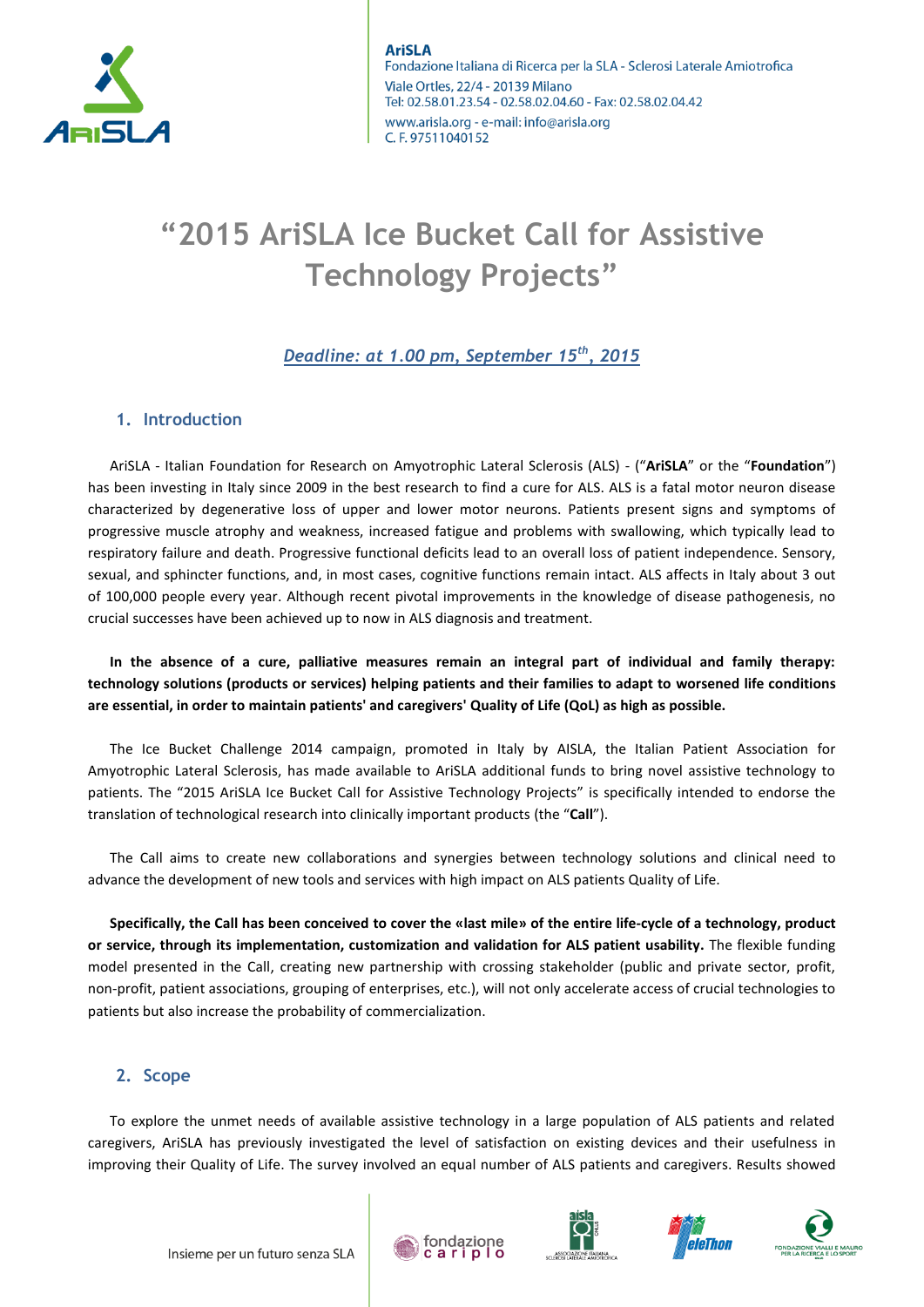

that **more than 50% of Italian patients and caregivers are dissatisfied about available devices for communication and motor disability.** 

**Accordingly, the overall scope of "2015 AriSLA Ice Bucket Call for Assistive Technology Projects" is to finance project proposals capable to facilitate the translation (through implementation, customization and validation) of an existing technology, product or service to ALS patient needs** (the *"*Proposal")**. The AriSLA funding will then be addressed to a product or service with an immediate usability on ALS community. An entry level of maturity for a starting technological solution is then required.**

**Required entry level of maturity of a starting technology (product or service) admitted to the Call:**

- technologies with an established proof-of-concept which has been successfully validated in an operational and relevant environment;
- advanced engineering systems that thanks to AriSLA funding could be immediately ready to use by ALS patients.

According to the Technology Readiness Level (TRL, see also [TRL Scale Description 1](http://ec.europa.eu/research/participants/data/ref/h2020/wp/2014_2015/annexes/h2020-wp1415-annex-g-trl_en.pdf) and [TRL Scale Description 2\)](http://www.innovationseeds.eu/Virtual_Library/Knowledge/TLR_Scale.kl) scale, **the indicative minimum maturity level of admitted technology is between TRL 3 and 5.**

**Project proposals must also ensure the creation of a product or service ready for marketing**. The subject, as further defined in article 6 (the "Subject"), must indicate in the Proposal the Business Model demonstrating the product or service sustainability in the Italian ALS market.

# **3. Specific Challenge**

Basing on the results of our questionnaire, **an urgent need of amelioration of mobility and communication for ALS patients has emerged**. To match these expectations, an improvement of usability and handiness of existing products or services implemented on specific ALS patient's features is advisable.

### **Areas of intervention:**

- **1. Devices that improve maintaining mobility and patient independence. As an example:** 
	- o **Devices that improve motricity (i.e. standing, walking, brace for upper/lower limbs, ...);**
	- o **Devices for personal hygiene and dressing;**
- **2. Devices that improve communication and social activities. As an example:** 
	- o **New technological strategies that support patients communication throughout the progression of the disease;**
	- o **Improved augmentative communication devices;**
	- o **Domotic solutions for enhanced environmental control.**

**Regulatory aspects and biomedical certification of the proposed assistive technology should be specified as appropriate.**









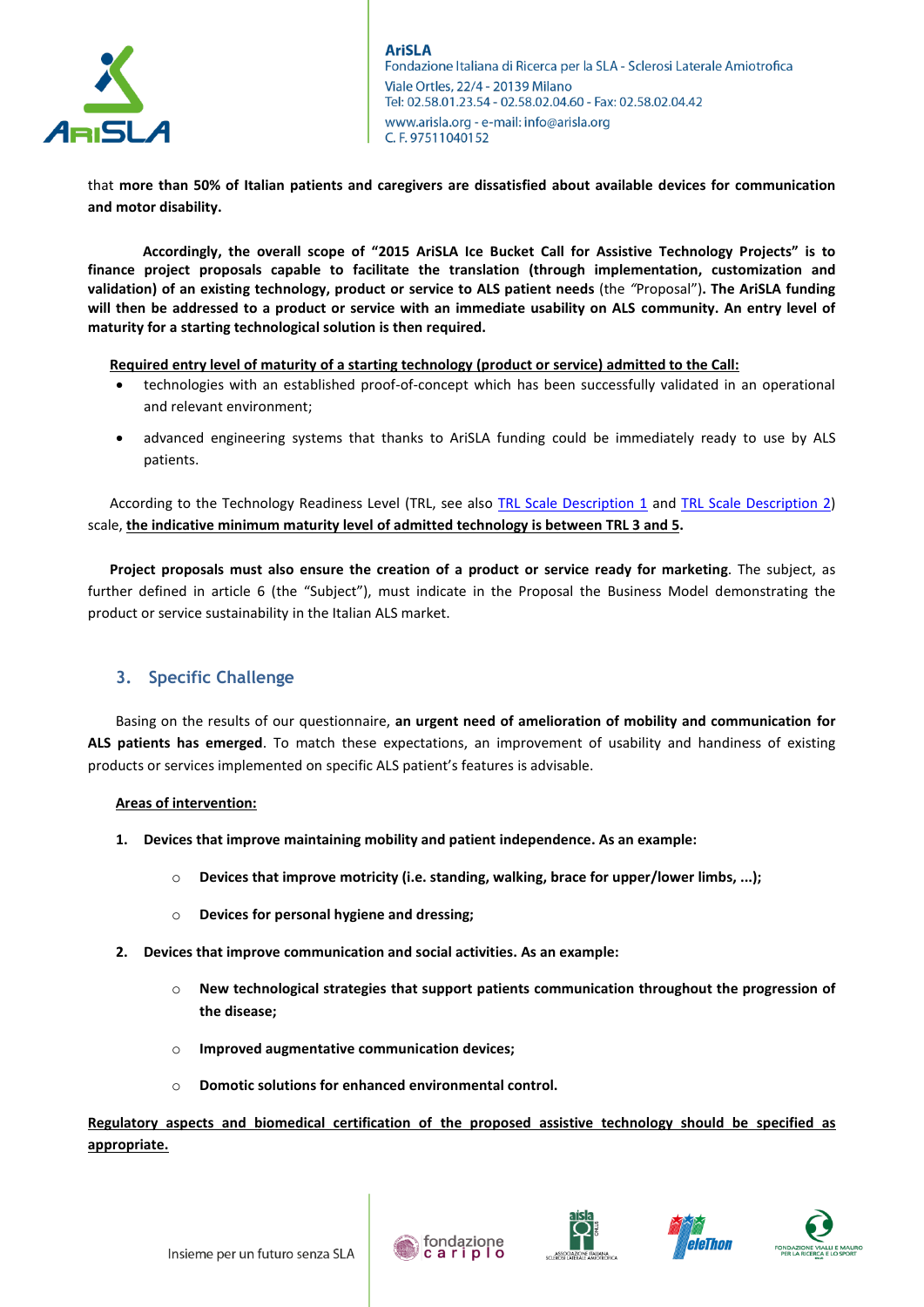

# **4. Expected Impact**

The Call is an "acceleration program" intended to cover a comprehensive plan for the exploitation of a given technology (tools, services, platforms, …) enabling ALS community access to innovative solutions to improve Quality of Life, motricity, communication and surveillance.

The new product or service must be able to increase patients and the caregivers QoL. **The expected outcome is an implemented and customized technology, product or service with an indicative TRL 7-8 as validated in the ALS clinical setting.**

**The clinical validation must be accomplished both in patients and caregivers in order to generate a proof-ofconcept of the proposed technology, product or service impact on ALS.**

**In submitting the project, Subject shall indicate a developmental plan correlated with an adequate budget allowing to accurately assess whether the funding requested is consistent for the clinical implementation of a validated and certified technology, product or service.**

# **5. Duration and Budget**

**It is admitted a project duration between 12 and 24 months.**

**It is expected a budget request range between euro 30,000 and 300,000,** nonetheless, if properly justified, different budget requests will be evaluated. Awards are contingent upon the availability of funds.

AriSLA reminds that funds are raised through donations from the "Ice Bucket Challenge", therefore recognizes its own responsibility to oversee an appropriate allocation of funds.

Proposals with co-funding are encouraged, specifying the overlap with the project proposed to AriSLA: overlapping with other national and international projects and initiatives should be explored in order to avoid duplication of efforts.

# **6. Eligible Subject**

**Subject eligible to participate to the Call are:**

- **(i) partnerships composed by Italian-based non-profit (i.e. non-profit Universities and public or private Research Institutes, social enterprises, social cooperatives, etc.) and profit entities (the "Partnership"). The applicant of the Proposal should be the non-profit entity;**
- **(ii) innovative startup with social purpose (Law no. 221/2012).**









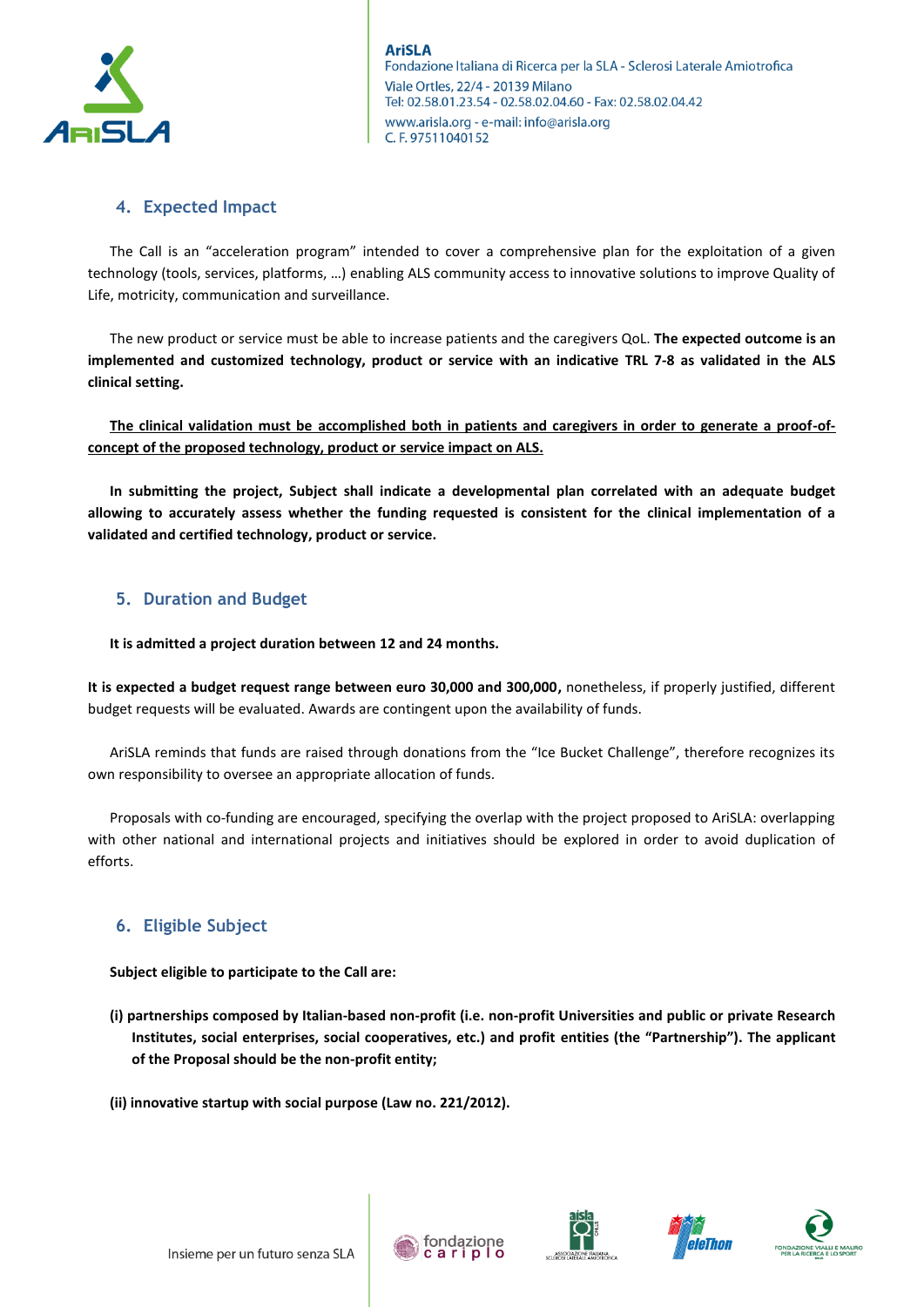

**In any case, the involvement in the Partnership or in the innovative startups with social purpose - as a partner, shareholder, member - of a "PRESIDIO ACCREDITATO PER LA DIAGNOSI, LA CERTIFICAZIONE E LE DEFINIZIONI TERAPEUTICHE PER LA SLA" (DM no. 279/2001) is mandatory.** 

Should the project is submitted by a Partnership, the participants undertakes to enter into a cooperation contract, in the legal forms provided by the law, within 30 days from the acceptance of the financing methods proposed by the Foundation for the specific project.

The Foundation reserves the right to evaluate the compliance with the mission and purpose of the Call of the Subject mentioned above during the admission process.

# **7. Eligible Costs**

**AriSLA funds expenses consistent with the proposed activities and strictly concerning the implementation, customization and validation of the proposed assistive technology according to the project aims. Any other cost related to the generation and validation of a prototype in its original operational environment are not admitted.**

Hereby the categories classifying the project costs:

- Personnel: costs for non-tenure /not permanent staff are admitted to the extent of 50% of the grant, following rules of the committing Institution.
- Material, supplies and equipment: these costs are considered eligible considering necessities and consistency to the project. Scientific and technological equipment costs are admitted limited to depreciation charged on the project.
- Sub-contracting (services): provision of external services or supplies are eligible costs depending on the need for the execution of the project and are admitted to the extent of 20% of the grant.
- Other expenses: this category includes different costs such as expenses for scientific publications, trips or visits to project collaborators, expenses related to participation in Congresses, etc.
- Overheads: general expenses incurred by the Host Institution, including administrative and maintenance costs for any machinery. These costs are calculated as a lump sum and allowed to a maximum of 5% of incurred direct costs.

# **8. Financing and funding methods**

**Given the nature of this Call, beside granting the project, AriSLA may consider other funding opportunities, for instance by the participation in the corporate capital of the financed Subject (i.e through equity) or by other forms established on a case by case basis, according to the specific needs and evaluations.** 

AriSLA Board of Directors will identify and evaluate the more suitable and adequate funding during the decision making process. Once the outcome of the evaluation concerning the to-be-founded projects is established, the funding allocation, other than granting the project, will be submitted to the selected Subject for approval.







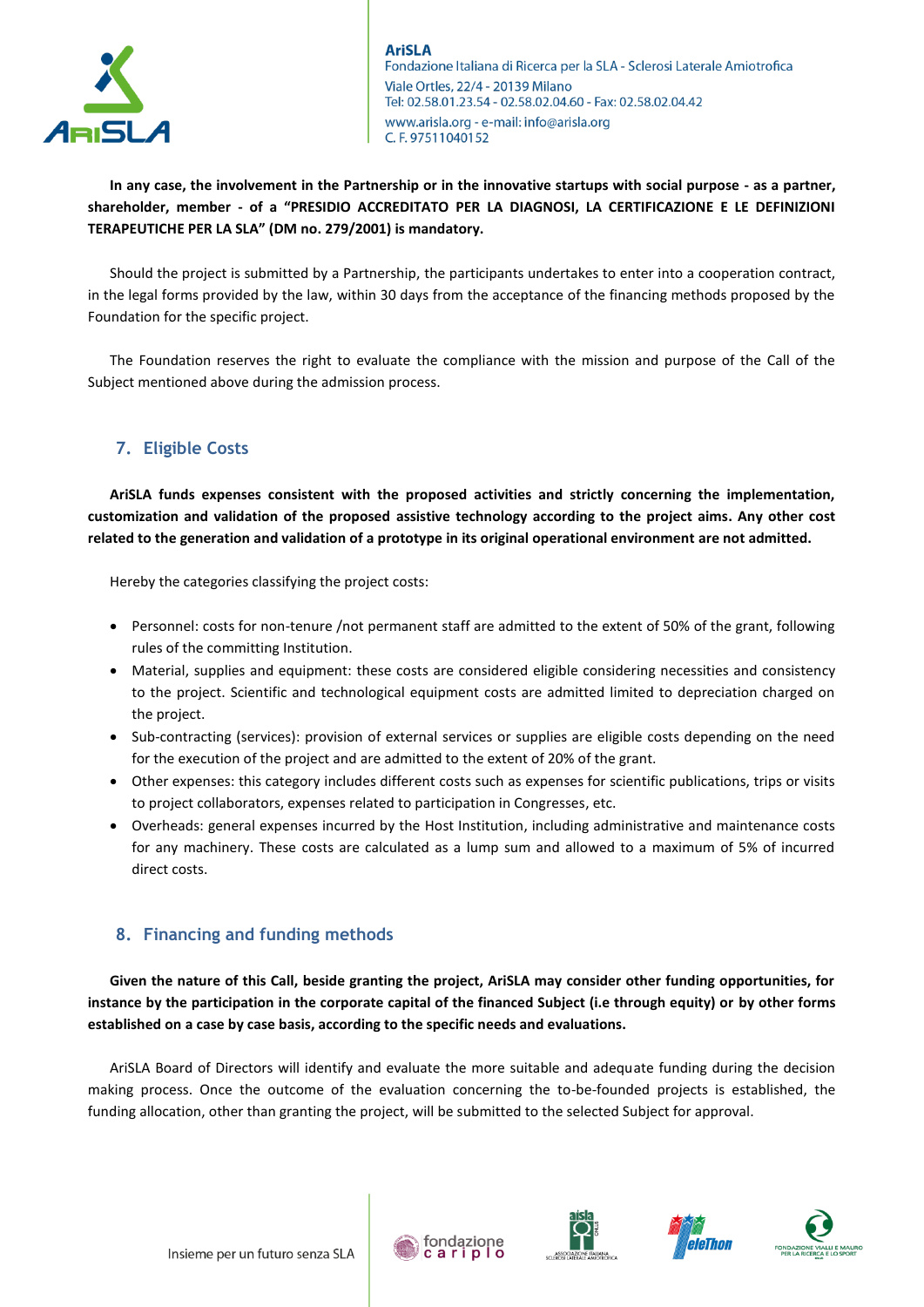

# **9. Intellectual Property**

The Subject acknowledges that for any Intellectual Property rights deriving or arising from the projects funded by AriSLA (the "**IP**"), the Foundation will provide assistance and support to ensure adequate legal protection to potential invention, in accordance with the policy of AriSLA on the protection of Intellectual Property.

# **Without prejudice to any other written agreement between the Foundation and the Subject, the management of any IP shall be assigned to the Subject.**

In submitting the Proposal, the Subject shall indicate:

- their respective obligations and responsibilities concerning the protection and the exploitation of the IP;
- the terms and conditions of the distribution of any revenue deriving from the exploitation of the IP.

# **The ownership and management of IP shall be then formalized through an agreement within and no later than 30 (thirty) days from the formalization of the grant.**

In managing the IP, the Subject shall consider all the guarantees of ethical management in compliance with the "*Convenzione per la salvaguardia dei diritti dell'Uomo e delle libertà fondamentali*" (Law no. 848 /1955).

It is understood that any expense, fee and cost concerning the management and the exploitation of the IP shall be borne by the Subject.

Should the Subject decide not to exploit the IP, they shall promptly communicate to the Foundation their decision, who shall have the right to replace the Subject in the exploitation of the IP, within 60 (sixty) days from the receipt of the communication by the Subject. AriSLA shall evaluate its decision in line with its mission of supporting research and in order not to leave out any chance to improve the quality of life for ALS patients and their caregivers, by proposing possible opportunities for development of the products or services also through the involvement of any third party.

In case of replacement by AriSLA, without prejudice to the ownership rights in favor of the inventors and to any other written agreement, the Subject shall have the right to a consideration, which amount shall be agreed in writing with the Foundation before the replacement.

In any case, regardless of the ownership of the IP, the Foundation shall have the right to a percentage of the revenues deriving from the exploitation, transfer or assignment of the inventions deriving from the project, as set forth under the AriSLA **"Intellectual Property Rights Policy"**.

# **10.Dissemination of Funded Project Results**

**AriSLA will take charge that any new knowledge generated by funded projects will be widely disseminated and readily made available to ALS scientific and patients community.** 

In particular, the Subject shall:

- communicate to AriSLA in advance about any publications or scientific report arising from the funded project;
- adhere to the Open access Policy; and









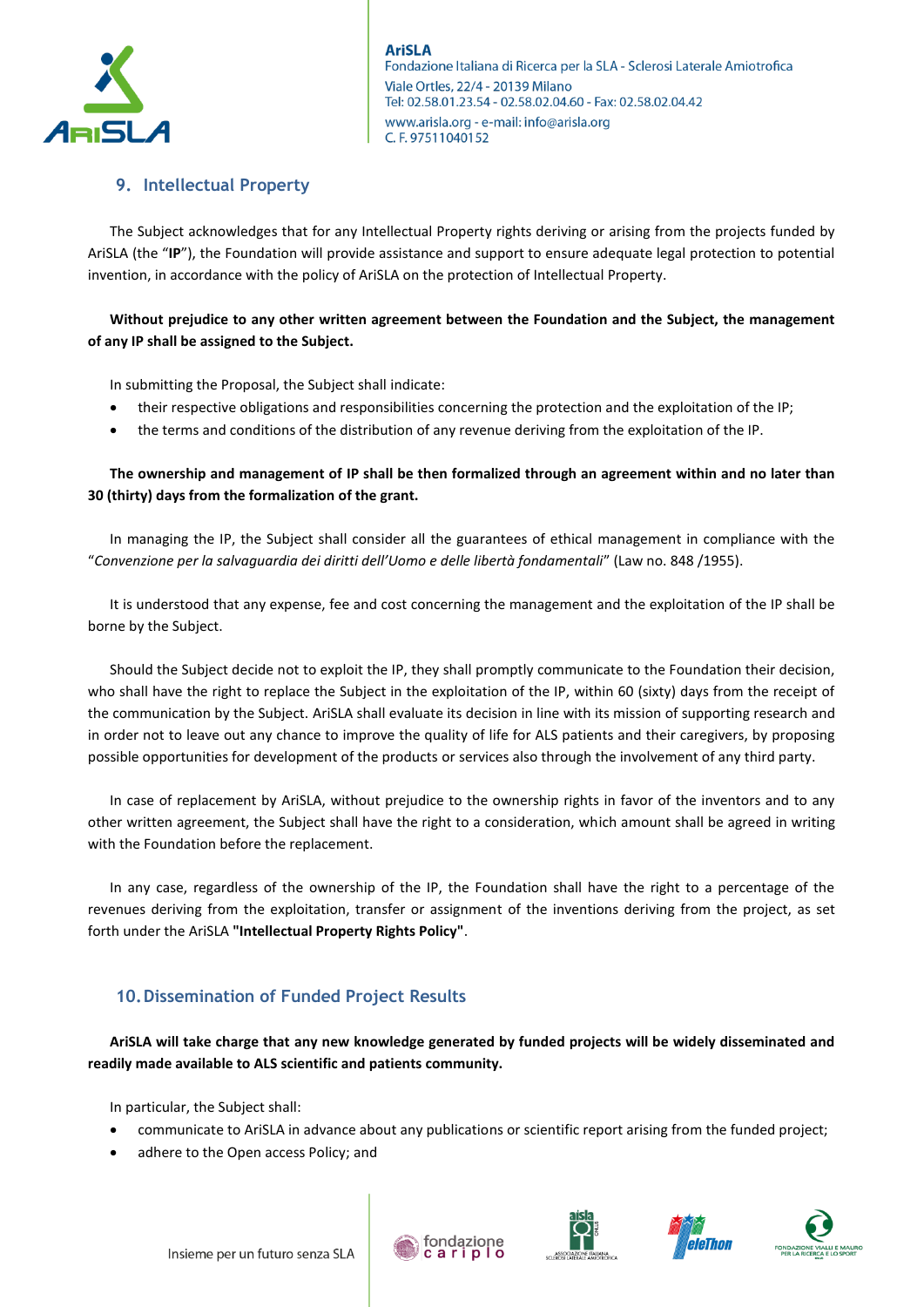

comply with any other provisions set forth under **"AriSLA Dissemination Policy"**.

## **11.Guidelines for Project Presentation**

Project Proposal must be submitted by Subject by filling up the Proposal format. Proposals must be submitted according to the specific guidelines of the Call (see the form "Guidelines for the submission of Project Proposals"). **The Proposal must be submitted only electronically and drawn up in English on the e-forms downloadable from AriSLA website [\(www.arisla.org\)](http://www.arisla.org/) after registration**.

The completed Proposal has to be sent to the following e-mail address: **bandi@arisla.org**. A receipt with the notification of the transmission will follow.

# **The deadline for the submission of the Proposal is Tuesday September 15th, 2015 at 1:00 pm.**

# **12.Project Evaluation**

## *12.1 Methodology*

### **The Proposal will be evaluated by means of a two-steps process.**

In the first step, the International Scientific Committee will perform a remote evaluation of the submitted Proposal. Each Proposal will be independently evaluated by at least three reviewers and eventually other expert of proven expertise in the field of the topic of the research project guaranteeing transparency and impartiality of the evaluation process. Reviewers will provide a written report. During this step AriSLA may directly contact the Subject in order to gather further elements for the evaluation. This step will end up with a merit-based ranking list.

In the second step, a panel of reviewers will provide an overall assessment and comparative evaluation of the projects during a Consensus Meeting. **The outcome of the evaluation process will be a final comparative list.**

**The conclusion of the evaluation phase is expected within December 31, 2015. At the end of the revision process, AriSLA will take care to inform all Subject about the Scientific Committee recommendation for funding along with the reviewers' comments.**

AriSLA claims the right to not allocate any fund if the proposed projects will be considered not worthy of contribution according to the evaluation process, even in presence of availability of funds.

## *12.2 Evaluation criteria*

The evaluation and the assessment of the overall quality of the Proposal, formulated by the AriSLA International Scientific Committee and eventually other experts in the field selected *ad hoc*, will be performed according to the following criteria:









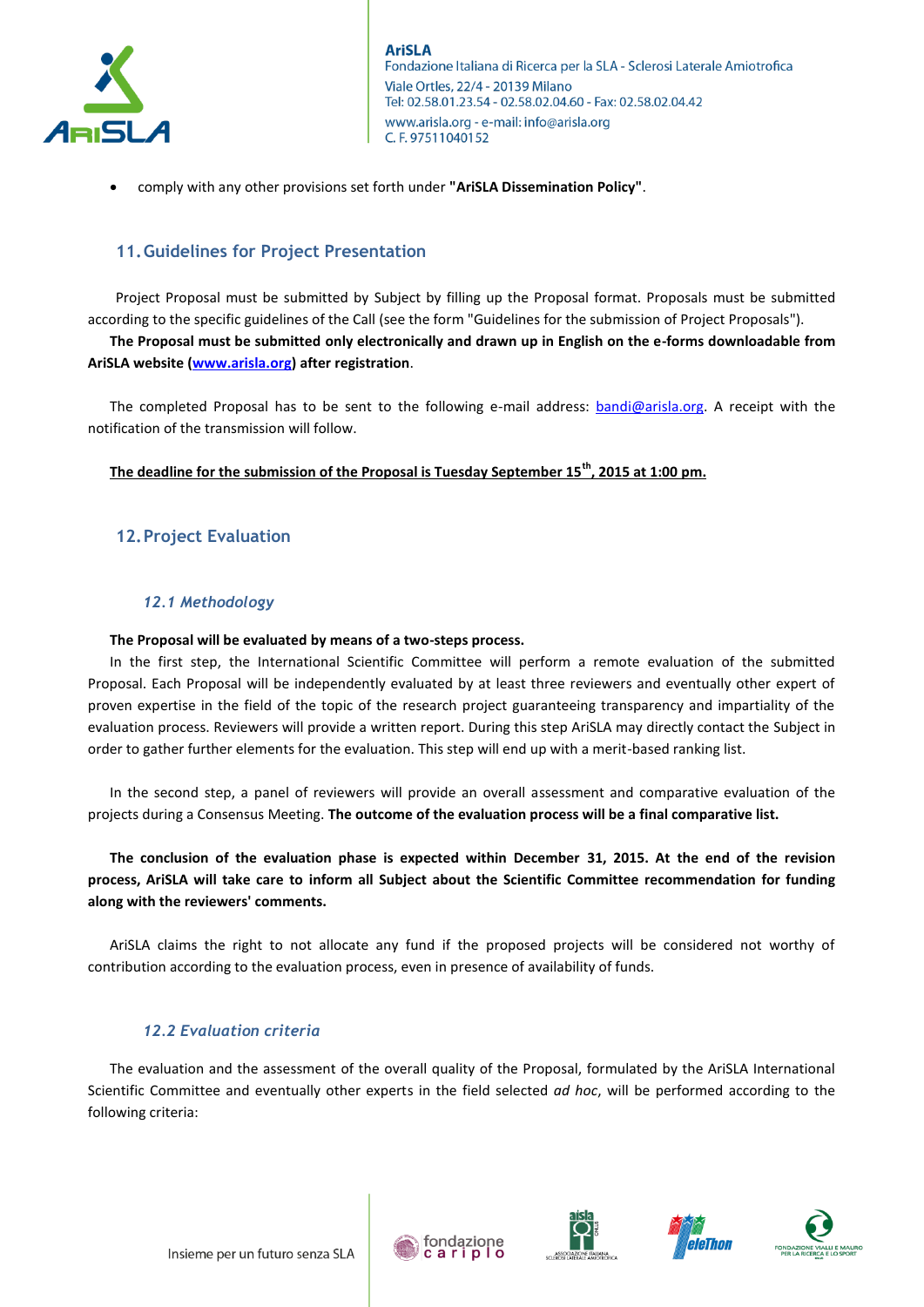

## **1) Impact on ALS:**

- satisfaction of a clinical need/social necessity;
- improvement on patient and caregiver Quality of Life;
- ethical dimension (e.g. human rights and protection of human beings, data protection and privacy, environmental protection, malevolent use of research results, dual use).

### **2) Feasibility and priority of the development project:**

- innovation, relevance and consistency of the proposed project with regards to the priority of the Call;
- availability of a mature starting technology;
- technical and economic feasibility;
- scalability/replicability of a new or improved technology, product or service;
- creation and exploitation of market potential and gain of a competitive technology advantage.

#### **3) Team composition:**

- competence of the Subject to finalize the proposed research program;
- composition of the network/quality and Subject skills;
- communication, dissemination of project results, management of IPR.

## *12.3 Ineligible projects*

### **Project Proposal with the following characteristics will be considered ineligible:**

- projects not matching the Scope of the Call;
- projects merely covering management cost or aimed at development of prototype;
- project lacking the clinical center involvement;
- projects aimed to finance the construction/creation of facilities, laboratories, research centers or coordination centers;
- projects that are already fully funded by other agencies;
- projects not fully or correctly completed;
- projects not written in English;
- projects not electronically submitted;
- projects lacking of the required attachments: pdf images of the General Information and Privacy Statement sections, signed by the Subject and bearing signature and stamp of the Legal Representative.